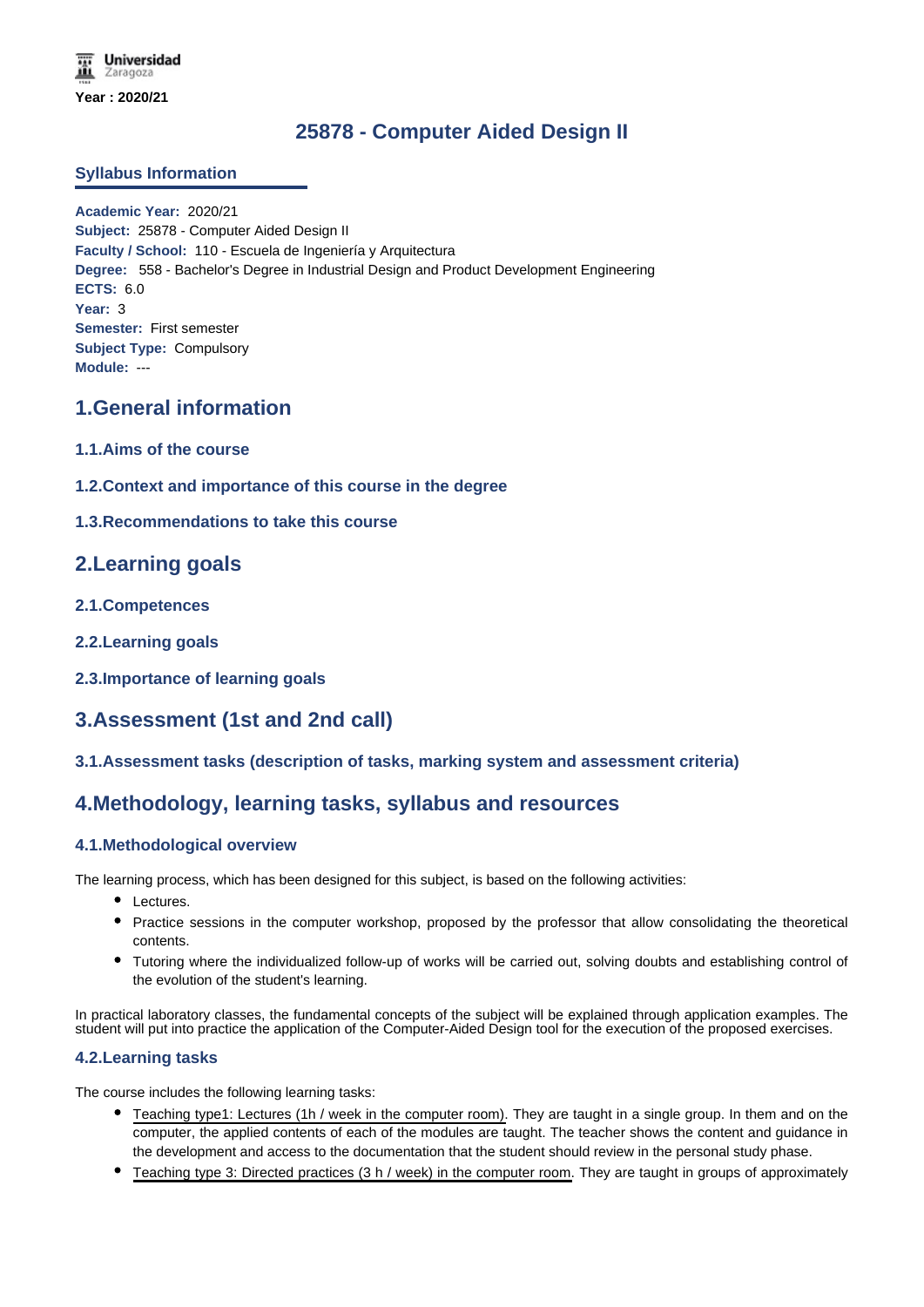20 students. In them and on the computer, the applied contents of each of the modules are taught. The teacher shows a practical application of the most important concepts that students must strengthen in a class by performing exercises and then apply to their corresponding work.

- Teaching type 7: Personal study. Individual dedication necessary to consolidate a correct learning process.
- Other activities: Tutoring. Direct attention to the student for questions about the contents of the subject, resolution of doubts and follow-up of the assignments.

### **4.3.Syllabus**

The Computer Assisted Design II subject content will address the following topics:

- 1. Solidworks Introduction
- 2. Advanced tools
- 3. Parametric design
- 4. Component configuration
- 5. Assemblies
- 6. Assembly configuration
- 7. Smart Components
- 8. Drawings
- 9. Surface Design
- 10. Visualize
- 11. Animation

### **4.4.Course planning and calendar**

Course planning for onsite activities and project presentations:

The sessions of master classes (Type 1) and practices (Type 3) are taught according to the schedule established by the Center and are published prior to the starting date of the course on the EINA website, as well as in the corresponding electronic boards of the Center https://eina.unizar.es/.

The schedule of tutoring for each of the teachers will be available at the link http://eina.unizar.es/intraneteina/index.php?r=tutorias, as well as at the door of the office.

The enrolled students will have access from the beginning of the subject through the corresponding link of the Moodle ADD to all the relevant information for the follow-up of the subject:

| <b>Week</b> | <b>Topic</b>            | <b>Deliverable</b>                               |
|-------------|-------------------------|--------------------------------------------------|
| 1           | Solidworks Introduction | Subject presentation and statement delivery      |
| 2y3         | Advanced tools          |                                                  |
| 4           | Parametric design       |                                                  |
| 5           | Component configuration |                                                  |
| 6           | Assemblies              |                                                  |
| 7           | Assembly configuration  | Work 1 delivery                                  |
| 8           | <b>Smart Components</b> |                                                  |
| 9           | Drawings                |                                                  |
| 10, 11 y 12 | Surface Design          |                                                  |
| 13          | Visualize               |                                                  |
| 14          | Animation               | Work 2 delivery (just before Christmas holidays) |
| 15          | Group Project review    | Group project delivery.                          |

#### **Planned Schedule:**

**Timing and distribution of workload:**

The total teaching load of the subject is 6 ECTS credits with an equivalent of 150 hours for the student, of which:

? 15 hours of master class (15 sessions of 1 hour)